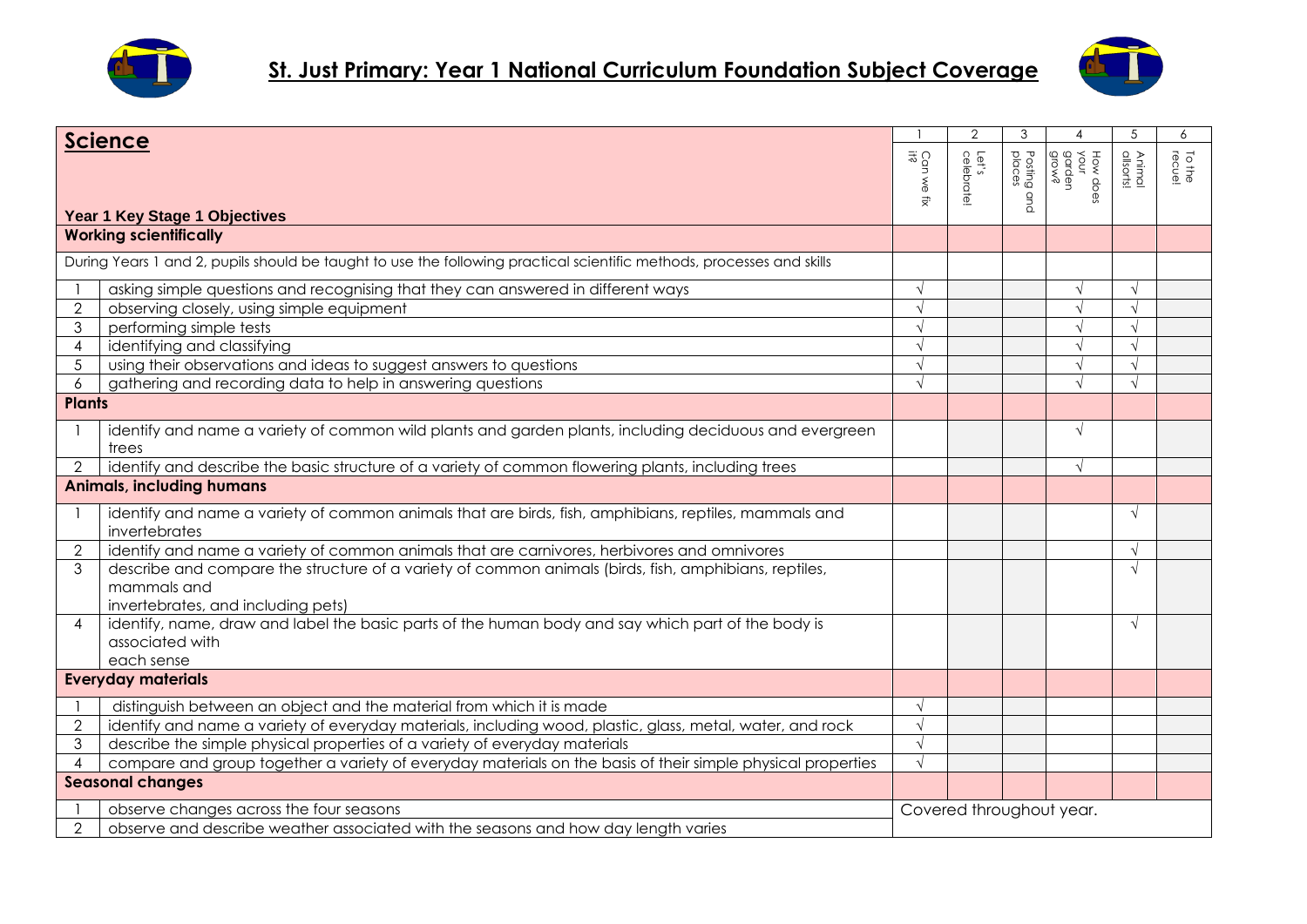| Geography                     |                                                                                                                                                                                                        |                     | $\overline{2}$      | 3                        | Δ                         | 5                          | 6                |
|-------------------------------|--------------------------------------------------------------------------------------------------------------------------------------------------------------------------------------------------------|---------------------|---------------------|--------------------------|---------------------------|----------------------------|------------------|
| <b>Key Stage 1 Objectives</b> |                                                                                                                                                                                                        | Can we<br>it?<br>÷, | Let's<br>celebrate! | Posting<br>places<br>qnd | How do<br>garden<br>grow? | <b>Animal</b><br>allsorts! | To the<br>Io the |
|                               | <b>Location Knowledge</b>                                                                                                                                                                              |                     |                     |                          |                           |                            |                  |
|                               | name and locate the world's seven continents and five oceans                                                                                                                                           |                     |                     | $\sqrt{ }$               |                           |                            |                  |
| 2                             | name, locate and identify characteristics of the four countries and capital cities of the United Kingdom<br>and its surrounding seas                                                                   |                     |                     | $\sqrt{ }$               |                           |                            |                  |
|                               | <b>Place Knowledge</b>                                                                                                                                                                                 |                     |                     |                          |                           |                            |                  |
|                               | understand geographical similarities and differences through studying the human and physical<br>geography of a small area of the United Kingdom, and of a contrasting<br>non-European country          |                     |                     | $\sqrt{ }$               |                           |                            |                  |
|                               | <b>Human and Physical Geography</b>                                                                                                                                                                    |                     |                     |                          |                           |                            |                  |
|                               | identify seasonal and daily weather patterns in the United Kingdom and the location of hot and cold<br>areas of the world in relation to the Equator and the North and<br>South Poles                  |                     |                     | $\sqrt{ }$               |                           |                            |                  |
| $\overline{2}$                | use basic geographical vocabulary to refer to:                                                                                                                                                         |                     |                     |                          |                           |                            |                  |
| 2.1                           | 5.1 key physical features, including: beach, cliff, coast, forest, hill, mountain, sea, ocean, river, soil,<br>valley, vegetation, season and weather                                                  |                     |                     |                          |                           |                            |                  |
| $2.2\phantom{0}$              | key human features, including: city, town, village, factory, farm, house, office, port, harbour and shop                                                                                               |                     |                     |                          |                           |                            |                  |
|                               | <b>Geographical skills and field work</b>                                                                                                                                                              |                     |                     |                          |                           |                            |                  |
|                               | use world maps, atlases and globes to identify the United Kingdom and its countries, as well as the<br>countries, continents and oceans studied at this key stage                                      |                     |                     | $\sqrt{ }$               |                           |                            |                  |
| 2                             | use simple compass directions (North, South, East and West) and locational and directional language<br>(e.g. near and far; left and right) to describe the location of features<br>and routes on a map |                     |                     | $\sqrt{ }$               |                           |                            |                  |
| 3                             | use aerial photographs and plan perspectives to recognise landmarks and basic physical features;<br>devise a simple map; and use and construct basic symbols in a key                                  | $\sqrt{ }$          |                     |                          |                           |                            |                  |
| $\overline{4}$                | use simple fieldwork and observational skills to study the geography of their school and its grounds and<br>the key human and physical features of its surrounding<br>environment.                     | $\sqrt{ }$          |                     | $\sqrt{ }$               |                           |                            |                  |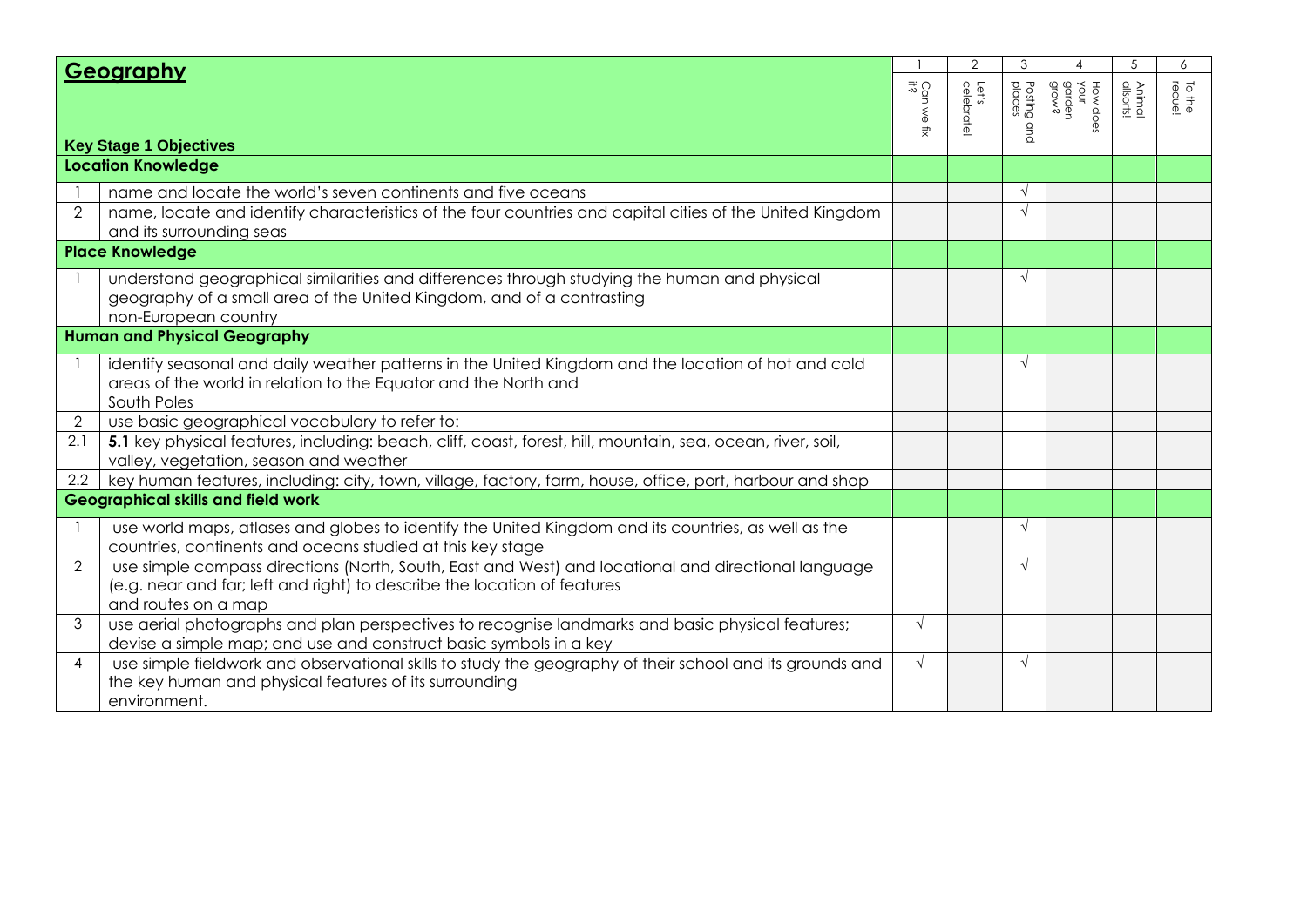| <b>History</b>                |                                                                                                                                                                                                                                                                                                                                                                                                                         |                |                |                              |                         |               |                 |
|-------------------------------|-------------------------------------------------------------------------------------------------------------------------------------------------------------------------------------------------------------------------------------------------------------------------------------------------------------------------------------------------------------------------------------------------------------------------|----------------|----------------|------------------------------|-------------------------|---------------|-----------------|
| <b>Key Stage 1 Objectives</b> |                                                                                                                                                                                                                                                                                                                                                                                                                         | 공유<br>ଚି<br>₹, | Let's<br>celel | Posting<br>places<br>$\circ$ | HOW D<br>Sunde<br>Prove | Anin<br>allso | To the<br>recue |
|                               | changes within living memory. Where appropriate, these should be used to reveal aspects of change<br>in national life                                                                                                                                                                                                                                                                                                   |                |                |                              |                         |               |                 |
|                               | events beyond living memory that are significant nationally or globally (e.g. the Great Fire of London, the first<br>aeroplane flight or events commemorated through festivals or anniversaries)                                                                                                                                                                                                                        |                |                |                              |                         |               |                 |
| 3                             | the lives of significant individuals in the past who have contributed to national and international<br>achievements. Some should be used<br>to compare aspects of life in different periods (e.g. Elizabeth I and Queen Victoria, Christopher Columbus and Neil<br>Armstrong William Caxton and Tim Berners-Lee, Pieter Bruegel the Elder and LS Lowry, Rosa Parks and Emily Davison, Mary<br>Seacole and Edith Cavell) |                |                |                              |                         |               |                 |
|                               | significant historical events, people and places in their own locality.                                                                                                                                                                                                                                                                                                                                                 |                |                |                              |                         |               |                 |

| Art & Design                                                                                                                                                             |                |                          |                           |              |
|--------------------------------------------------------------------------------------------------------------------------------------------------------------------------|----------------|--------------------------|---------------------------|--------------|
| <b>Key Stage 1 Objectives</b>                                                                                                                                            | $\frac{31}{6}$ | <b>Posting</b><br>places | <b>Animal</b><br>allsorts | ro r<br>Tect |
| to use a range of materials creatively to design and make products                                                                                                       |                |                          |                           |              |
| to use drawing, painting and sculpture to develop and share their ideas, experiences and imagination                                                                     |                |                          |                           |              |
| to develop a wide range of art and design techniques in using colour, pattern, texture, line, shape,<br>form and space                                                   |                |                          |                           |              |
| about the work of a range of artists, craft makers and designers, describing the differences and<br>similarities between different practices and disciplines, and making |                |                          |                           |              |